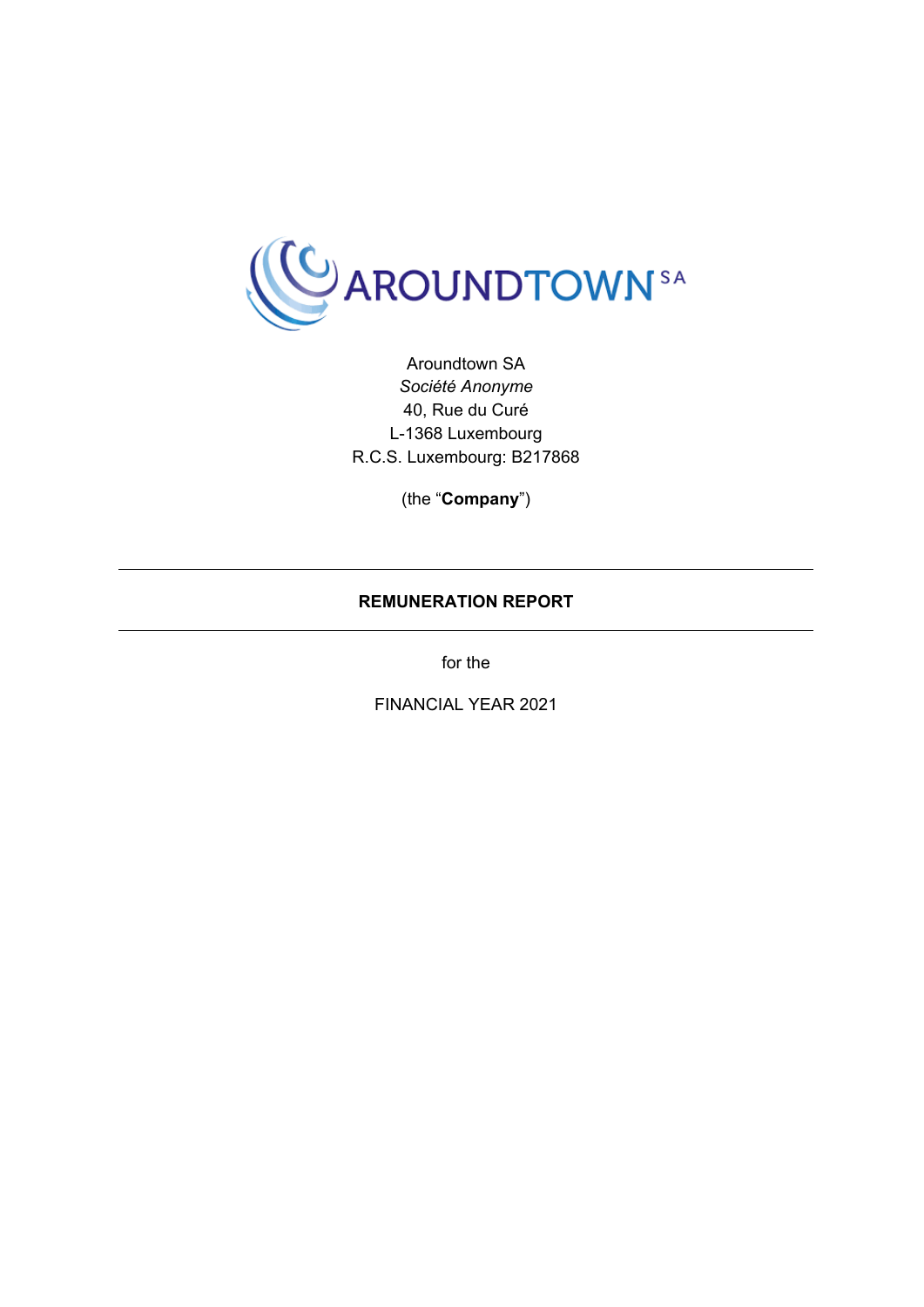### **Remuneration Report**

This Remuneration Report (the "**Report**") provides detailed information about the remuneration received by the board of directors and the senior management of Aroundtown SA (the "**Company**") during the financial year 2021. In accordance with article 7ter of the Luxembourg law of 24 May 2011 on the exercise of certain rights of shareholders in general meetings of listed companies, as amended (the "**2011 Law**"), implementing the Shareholder Rights Directive II (EU) 2017/828 (the "**Directive**") hereinafter the system of fixed and variable remuneration for the financial year 2021 shall be summarized.

This Report is submitted to the advisory vote of the Company's shareholders in connection with agenda item 15 of the annual general meeting of the Company's shareholders to be held on 29 June 2022 (the "**AGM**").

# **Remuneration Policy**

In accordance with article 7ter of the 2011 Law, the Company established a remuneration policy (the "**Policy**") with respect to the remuneration paid by the Company to its directors which shall have effect as of the financial year 2021. The Company's remuneration committee established the Policy applicable to the board of directors and the senior management of the Company. Such Policy was submitted to the advisory vote of the Company's shareholders in connection with agenda item 9 of the annual general meeting that took place on 30 June 2021. It is to be noted that no majority was reached for this agenda item. Therefore the Company prepared a new remuneration policy to be submitted to AGM for non-binding advisory vote at the AGM, that shall have effect from financial year 2022.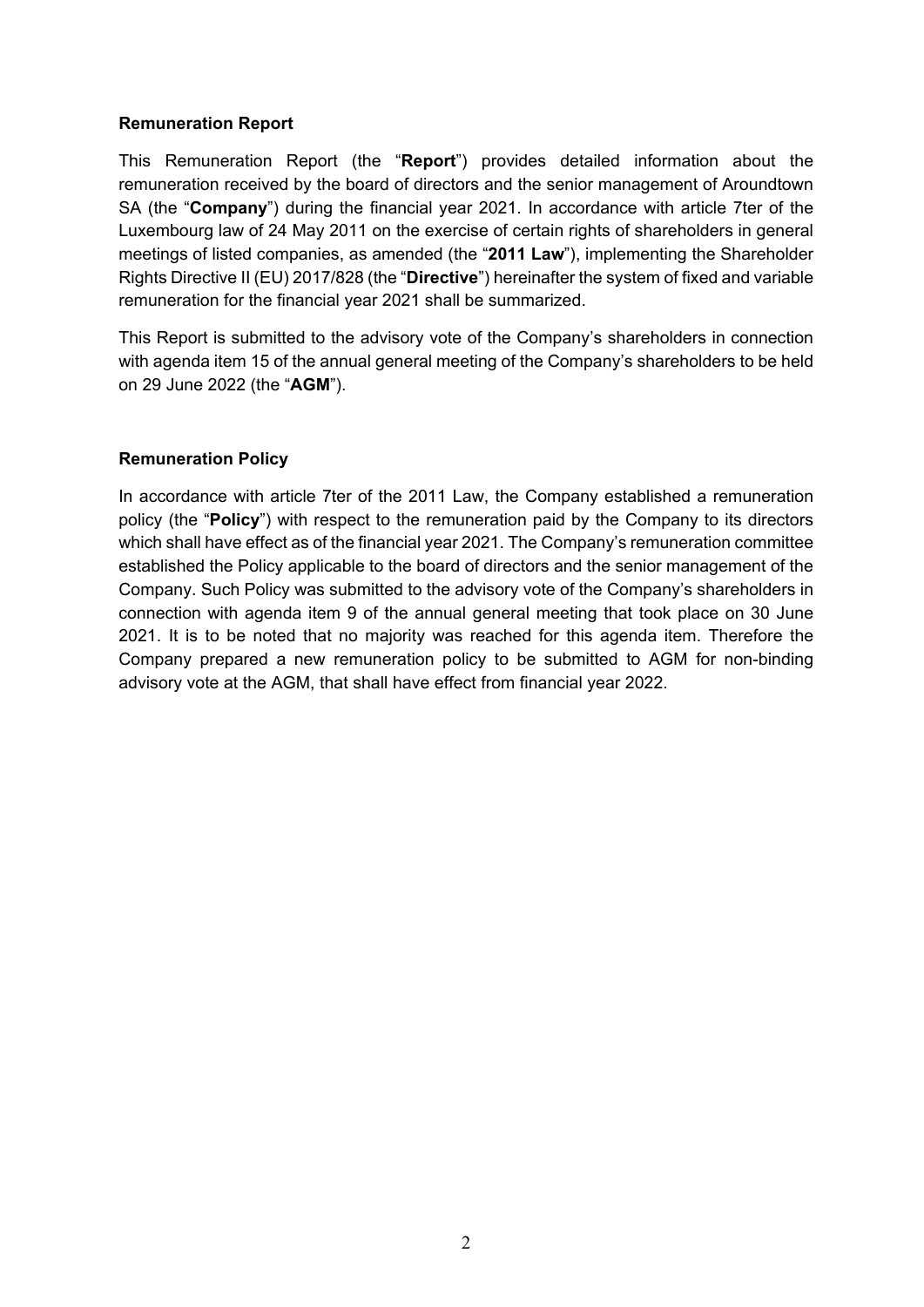### **Key Developments**

During 2021 the Group solidified its diversified portfolio further by, among others, strengthening its residential real estate portfolio through obtaining de-facto control and subsequently consolidating Grand City Properties ("**GCP**") in July 2021. Furthermore, in 2021 the Group was able to use the market opportunity to dispose a large amount of properties across all asset types, above book value, and utilize the proceeds into debt repayments and buy back of shares at a significant discount, thereby reducing finance expenses and generating long-term shareholder value. The group further achieved cost optimization and efficiency, including with the continues integration of TLG Immobilien AG ("**TLG**"), and the continuous diligent manoeuvring around the Covid-19 pandemic.

The balance of cash and liquid assets remained very strong, amounting to €3.2 billion as of December 2021.

The Group generated adjusted EBITDA of 974.9 million euros in 2021, increasing by 3% compared to 944.1 million euros in 2021. The increase is primarily the result of the full contribution of GCP following the consolidation in the second half of the year, as opposed to the relative contribution in prior periods. The impact of the consolidation of GCP was offset to a certain extent by the impact of disposals. As the Company considers the extraordinary expenses for uncollected rent as non-recurring, it excludes this item from the adjusted EBITDA. Including the extraordinary expenses for uncollected rent due to the Covid-19 pandemic of 125 million euros in 2021, the adjusted EBITDA amounts to 850 million euros with a growth of 3% since 2020. The Company conservatively does not include the contributions from properties marked for disposal since they are intended to be disposed or already signed for disposal and therefore their contributions are non-recurring. This adjustment amount in 2021 to 12 million euros compared to 41 million euros in 2020.

The Company generated an FFO I before extraordinary Covid adjustment of 478.2 million euros in 2021, increasing by 1% compared to 477.8 million euros recorded in 2020. The FFO I before extraordinary Covid adjustment was positively impacted by like-for-like growth, the increased stake in GCP's and TLG's recurring operational profits as well as lower finance expenses as a result of dept optimization activities. These positive impacts were offset by the impact from disposals. In 2021, Aroundtown included 125 million euros extraordinary expenses for uncollected rent due to the Covid-19 pandemic, as compared to 120 million euros in 2020. As a result, FFO I amounted to 353.2 million euros in 2021 as compared to 357.8 million euros in 2020. On a per share basis, the FFO I per share amounted to 0.30 euros in 2021, increasing from 0.27 euros in 2020, validating the strong positive impact of the Company's share buybacks executed in 2021, the full impact of which will be visible in the coming periods.

### **Corporate Achievements in 2021**

- 1. Company´s management has adequately and with diligent navigated through the challenges created Covid-19 presented.
- 2. The Company continued to carry out its share buyback program, the total aggregate buyback volume has recently been increased by 500 million euros to a total of 2 billion euros. Including the current program and the share buybacks executed in 2020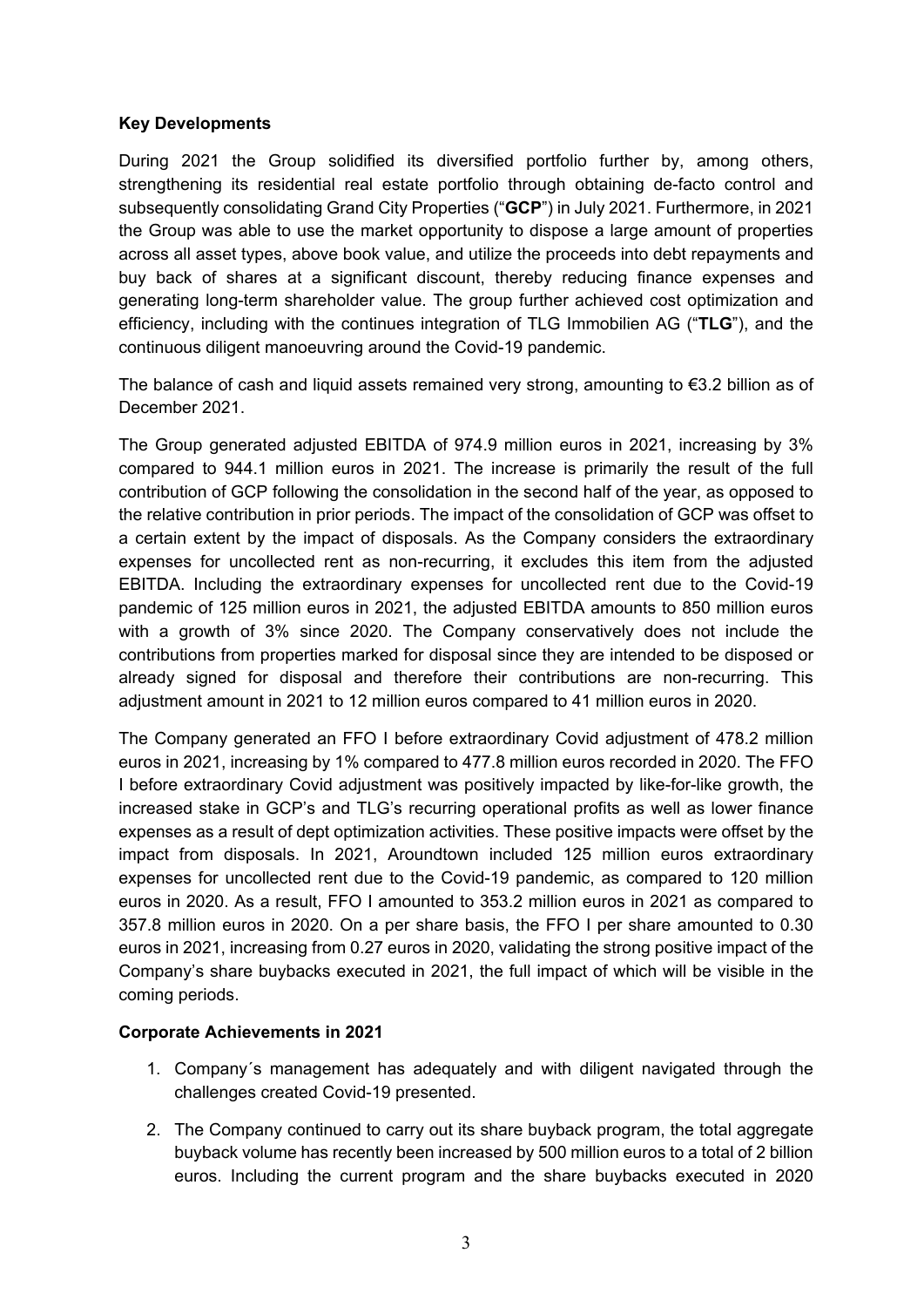Aroundtown has acquired its own shares in a total value of approximately 1.6 billion euros as of March2022.

- 3. The Company successfully managed to dispose assets in a total value of over 2.3 billion euros (additional 0.5 billion euros is signed but yet completed as at year-end 2021) at a premium of 3% over book value and 37% over total cost.
- 4. New debt issuance of 1.3bn euros and disposal proceeds were utilized for debt repayments of shorter-term debt in the amount if 2.3bn euros, resulting in extending average debt maturity and reducing average cost of debt to 1.2%.
- 5. Company´s guidance for financial year 2021 guidance was met.

## **Financial Highlights FY 2021**

- Net rental income of 1,086 million euros up by 8% from 1,003 million euros in 2020.
- Adjusted EBITDA increased to 975 million euros, higher by 3% year-over-year.
- FFO I at 353 million euros in 2021, as compared to 358 million euros in 2020, mainly due to the impact of disposals.
- FFO I per share for FY 2021 at 0.30 euros, increasing 11% year-over-year and in line with the guidance, leading to an expected dividend proposal of 0.23 euros per share based on 75% payout ratio of FFO I (subject to AGM approval) and a dividend yield of [4.9%] (based on a share price of [4.72] euros).
- $-$  Portfolio valuations remained supportive with revaluation and capital gains of 810 million euros in FY 2021, reflecting a value growth of +1.3% on a like-for-like basis.
- Net Profit for FY 2021 amounted to 1,078 million euros, reflecting an EPS (basic) of 0.55 euros.
- EPRA NTA amounting to 10.2 euros per share in 2021 up by 7% (10% dividend adjusted) compared to year-end 2020 with per share growth supported by the accretive share buyback program. EPRA NTA of 11.6 billion euros in 2021 compared to 11.2 billion euros in year-end 2020.
- Total Equity of 19.2 billion euros as of December 2021, reflecting an equity ratio of 49%.
- Investment property as of December 2021 at 29.1 billion euros, up by 38% from yearend 2020.
- Conservative capital structure maintained with a low LTV of 39%, reduced cost of debt to 1.2% at a long average debt maturity period of 5.7 years and an ICR of 4.9x. The amount of unencumbered assets increased to 23.8 billion euros (83% by rent) as of year-end 2021.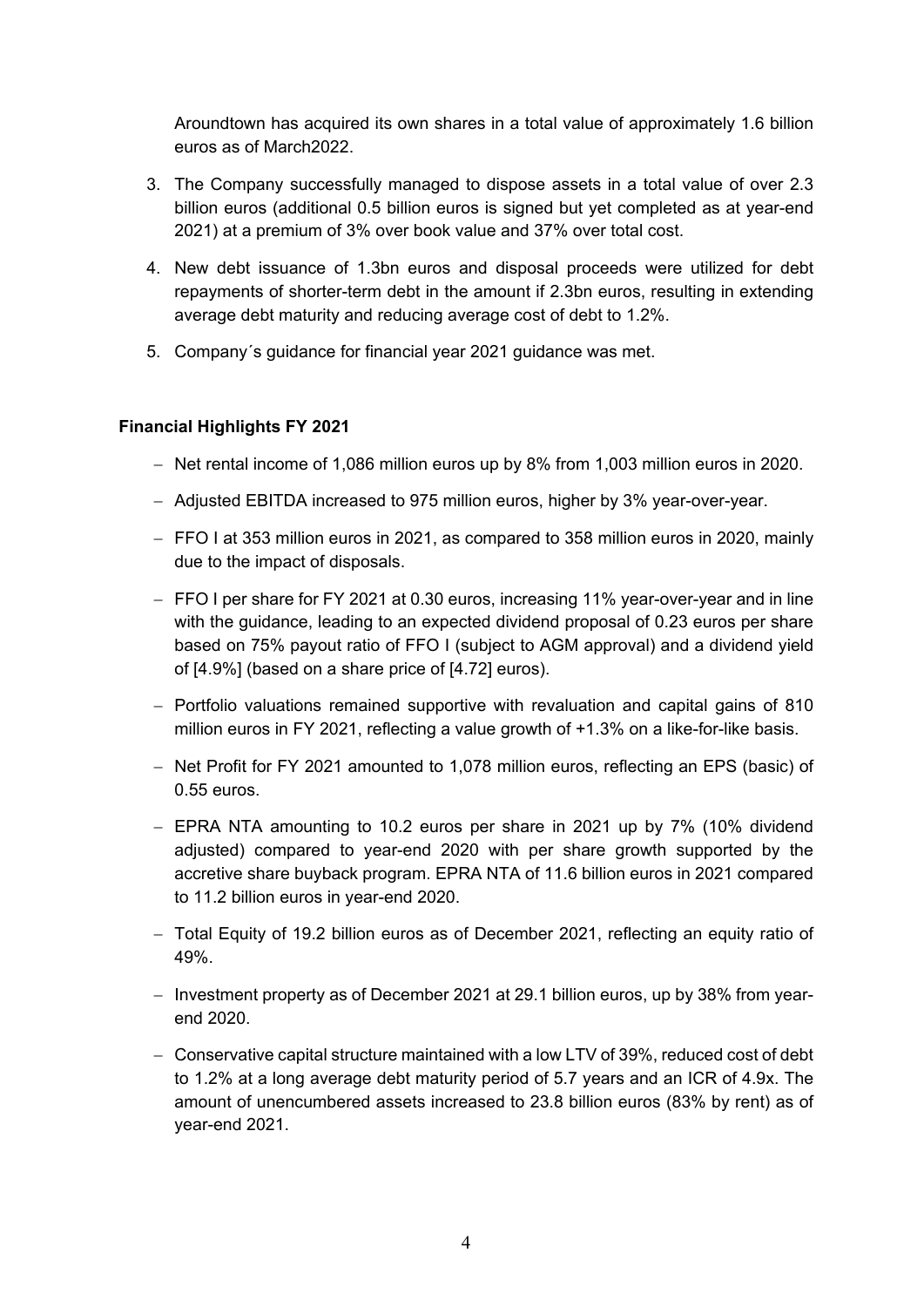# **Main Considerations of the Remuneration**

The Company's remuneration structure for the executive board members and senior management is based on fixed and share-based/variable compensation and involving longterm and/or short-term incentives. The independent directors' remuneration is based on a fixed amount only.

The overall aim of the Company's remuneration structure is to provide a total compensation to motivate executive management and directors towards the achievement of long-term goals and short-term milestones which promote long-term goals to promote the Company's business strategy, long-term value creation and sustainability. It shall provide adequate compensation in consideration of the responsibilities, competency, commitment, workload, time spent and performance of each individually. The Company aims to ensure that the Company continues to attract and retain those individuals who consistently perform at or above expected levels and contribute to the success of the Company. The remuneration structure shall further ensure a close link between the interests of the executive management and the interests of the Company's stakeholders.

## **1. Fixed Remuneration**

During the financial year 2021, the Company paid the following fixed remuneration:

## **1.1. Base Remuneration, Fees and Allowances**

The non-performance related fixed remuneration for the financial year 2021 was as follows:

# **1.1.1. CO-CEO and COO (Barak Bar-Hen)**

The CO-CEO and COO received a fixed compensation for his executive management role within the Company and its Group of annual 500 TEUR plus 85 TEUR of allowances.

### **1.1.2. CFO (Eyal Ben David)**

The CFO received a fixed compensation for his executive management role within the Company and its Group of annual 400 TEUR plus 19 TEUR of allowances.

### **1.1.3. CCMO (Oschrie Massatschi)**

The CCMO received a fixed compensation for his executive management role within the Company and its Group of annual 292 TEUR plus 44 TEUR of allowances.

### **1.1.4. CDO (Klaus Krägel)**

The CDO received a fixed compensation for his executive management role within the Company and its Group of annual 420 TEUR plus 12 TEUR of allowances.

### **1.1.5. Executive Directors:**

- **Mr. Frank Roseen** was entitled to a compensation for his executive director role within the Company and its Group of annual 360 TEUR plus and 17 TEUR of allowance related to his corporate duties as member of the Board of Directors.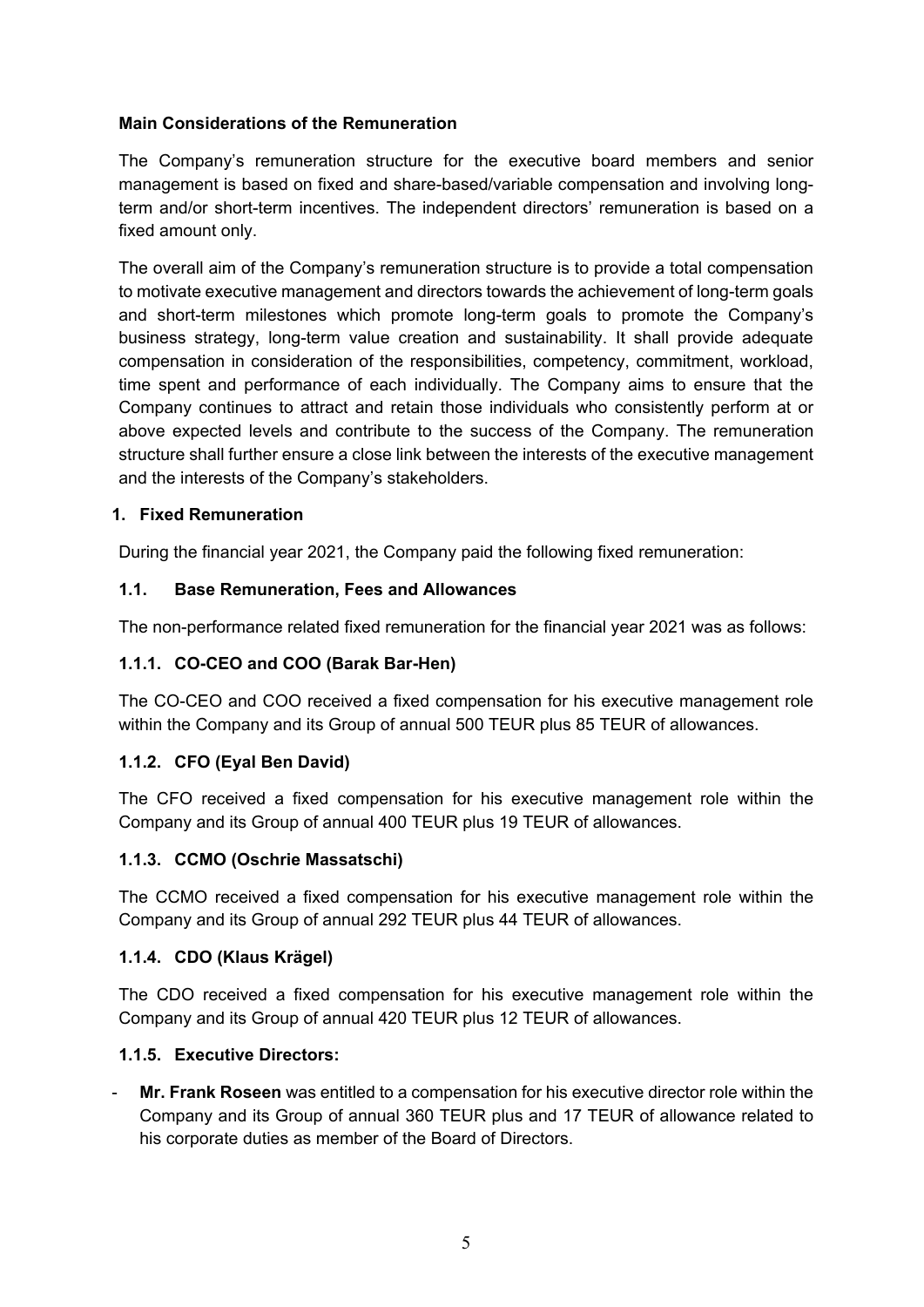- **Mrs. Jelena Afxentiou** received a fixed compensation for her executive director role within the Company and its Group of annual 240 TEUR of fees and 32 TEUR of allowances related to her corporate duties as member of the Board of Directors.

# **1.1.6. Independent and Non-Executive Directors**:

The independent directors, Mr. Markus Kreuter and Mr. Markus Leininger, each received a base remuneration of annually 100 TEUR for their mandate in the financial year 2021. Of this amount, 60 TEUR referred to their mandates as independent directors and 40 TEUR for their mandates as members of the audit committee.

The independent director, Mrs. Simone Runge-Brandner, received a base remuneration of annually 125 TEUR plus 12 TEUR of allowance for her role within the Company and its Group in the financial year 2021. Of this amount, 85 TEUR referred to her mandate as independent director and 40 TEUR for her mandate as member of the audit committee.

The non-executive director, Mr. Ran Laufer, received for his role within the Company and its Group during 2021 a base remuneration of 128 TEUR.

## **1.2. Allowances**

The term "allowances" refers to one or more of the following: company car, accommodation, communication, health insurance and pension arrangements (other than set by law) and other benefits.

Travel expenses have been reimbursed according to the Company's travel expense policy.

# **2. Share-based/ Variable Remuneration**

### **2.1. Short-term Incentive Payments**

No variable short – term incentives were granted during the financial year 2021 to the executive management and directors.

### **2.2. Reclaim**

The Company did not reclaim variable remuneration during the financial year 2021.

### **2.3. Long-term share incentive plan ("LTIP")**

As of the financial year 2021, the Company granted the following share-based remuneration to its executive management and directors based on the Company's share incentive plans.

# **2.3.1. Barak Bar-Hen (CO-CEO and COO)**

The Company and Mr. Barak Bar-Hen entered into following Program:

- a variable component of
	- 1) 10,000 shares once the Company reaches its target to reduce carbon emissions by 40% in 2030 or once it reached its interim target to reduce 20% of its carbon emissions by 20% in 2025;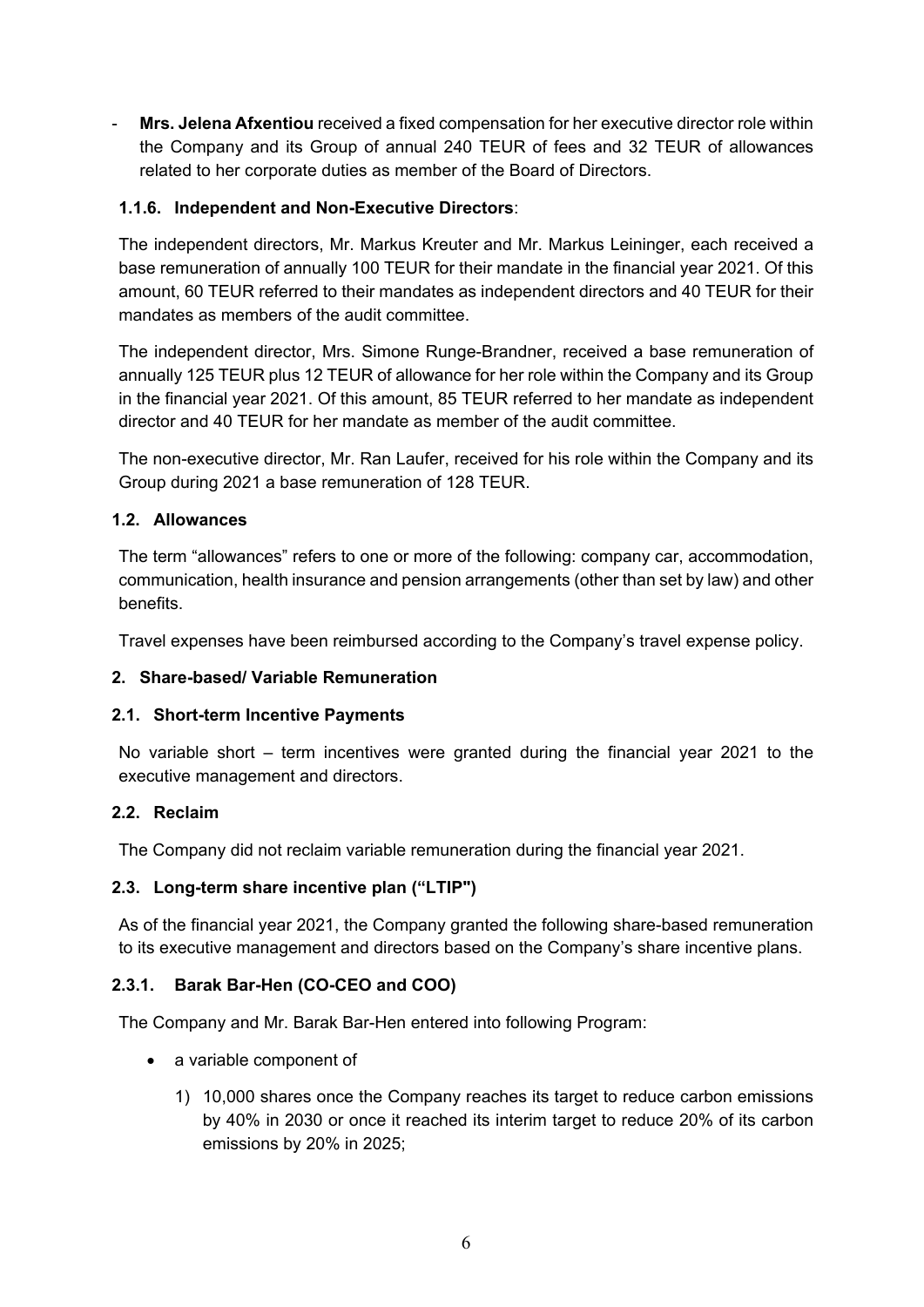- 2) 10,000 shares in case the Company obtains a rating of A- or above until 31 December 2022;
- 3) 10,000 shares if the funds from operations one (FFO I) per share growth of the Company are above 12% in average per year in the following four financial years (2021-2024); and
- 4) 10,000 shares if the EPRA net tangle assets (EPRA NTA) per share growth of the Company is above 15% in average per year in the following four financial years (2021-2024).

All shares vested under the Program(s) will be delivered at the end of the program. However, it was agreed that Mr. Barak Bar-Hen shall receive the total vested amount pro rata in case the Company releases him before the vesting period expires, save for in the case of change of control in the Company, all vested amounts shall be immediately accelerated and delivered. In all other circumstances the amount vested shall be reduced to 1/3 in order to motivate Mr. Barak Bar-Hen to complete the full vesting period.

During the financial year 2021, the value of the share-based remuneration vested in relation to the program amounted to 0 TEUR.

# **2.3.2. Eyal Ben David (CFO):**

The Company and Mr. Eyal Ben David entered into following Program(s):

- a fixed amount of in total 800,000 shares, vested for a period of three (3) years until 31 December 2023, and
- a variable component of
	- 1) 10,000 shares once the Company reaches its target to reduce carbon emissions by 40% in 2030 or once it reached its interim target to reduce 20% of its carbon emissions by 20% in 2025;
	- 2) 10,000 shares in case the Company obtains a rating of A- or above until 31 December 2022;
	- 3) 10,000 shares if the funds from operations one (FFO I) per share growth of the Company are above 12% in average per year in the following four financial years (2021-2024); and
	- 4) 10,000 shares if the EPRA net tangle assets (EPRA NTA) per share growth of the Company is above 15% in average per year in the following four financial years (2021-2024).

All shares vested under the Program(s) will be delivered at the end of the program. However, it was agreed that Mr. Eyal Ben David shall receive the total vested amount pro rata in case the Company releases him before the vesting period expires, save for in the case of change of control in the Company, all vested amounts shall be immediately accelerated and delivered. In all other circumstances the amount vested shall be reduced to 1/3 in order to motivate Mr. Eyal Ben David to complete the full vesting period.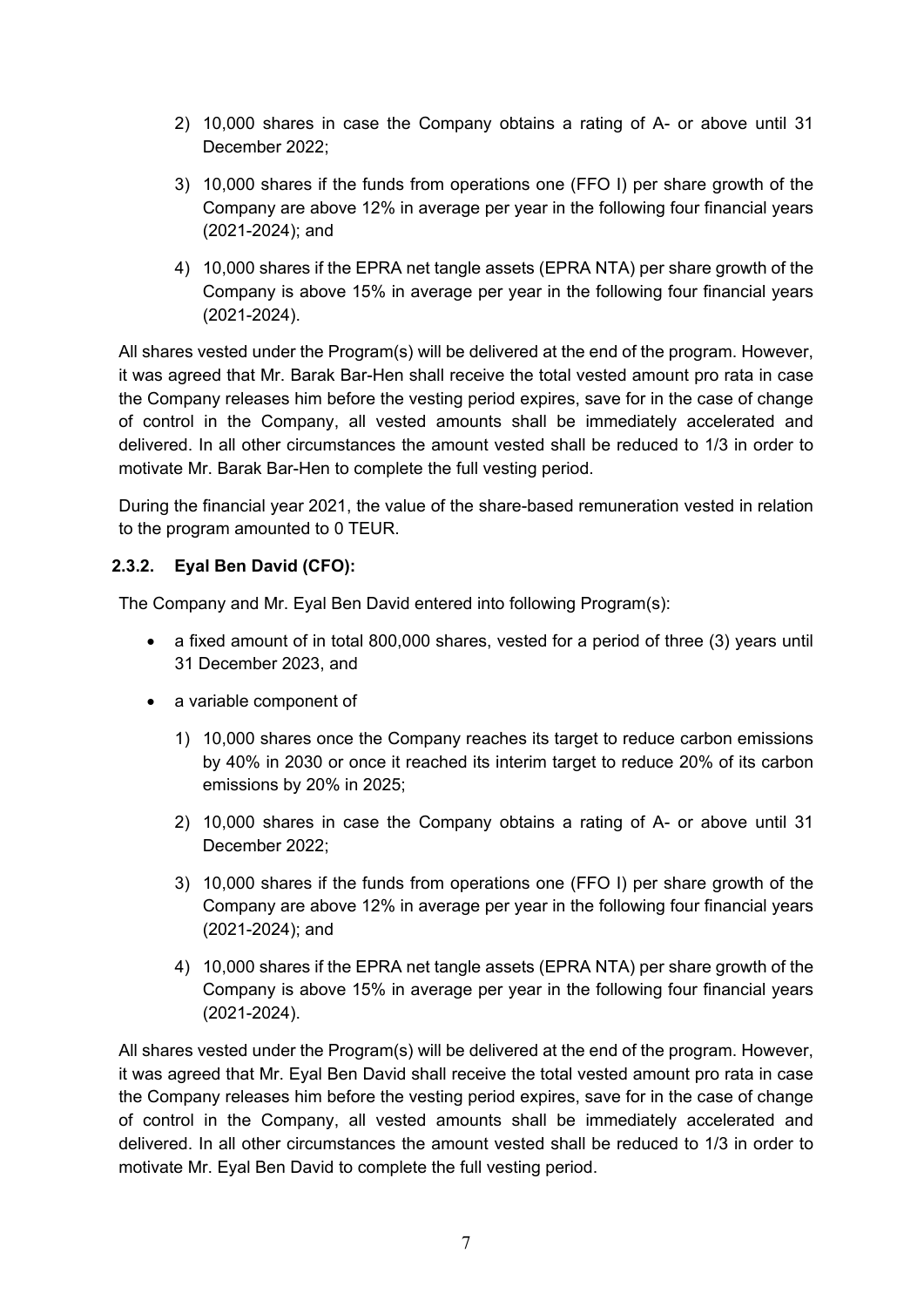During the financial year 2021, the value of the share-based remuneration vested in relation to the program amounted to 1.628 TEUR.

# **2.3.3. Oschrie Massatschi (CCMO):**

The Company and Mr. Oschrie Massatschi entered into following Program(s):

- a fixed amount of
	- 1) 60,000 shares, vested the period from 1 January 2019 until 30 September 2021;
	- 2) 60,000 shares, vested the period from 1 January 2019 until 30 September 2022;
	- 3) 65,000 shares, vested the period from 1 January 2019 until 30 September 2023; and
	- 4) 50,000 shares vested the period from 1 July 2021 until 31 December 2024.
- a variable component of
	- 1) 10,000 shares in case the Company shall receive a A- rating or above until 31 December 2021;
	- 2) 10,000 shares if the funds from operations one (FFO I) per share growth of the Company are equal or above 12% in average per year in the following four financial years (2019-2022); and
	- 3) 10,000 shares if the EPRA net tangle assets (EPRA NTA) per share growth of the Company is above 15% in average per year in the following four financial years (2019-2022).

All shares vested under the Program(s) will be delivered at the end of the program. However, it was agreed that Mr. Oschrie Massatschi shall receive the total vested amount pro rata, in case the Company releases him before the vesting period expires, save for in the case of change of control in the Company, all vested amounts shall be immediately accelerated and delivered. In all other circumstances the amount vested shall be reduced to 1/3 in order to motivate Mr. Oschrie Massatschi to complete the full vesting period.

During the financial year 2021, the value of the share-based remuneration vested in relation to Program(s) amounted to 325 TEUR.

# **2.3.4. Mr. Klaus Krägel (CDO)**

The Company and Mr. Klaus Krägel entered into following Program:

- a variable component of
	- 1) 10,000 shares once the Company reaches its target to reduce carbon emissions by 40% in 2030 or once it reached its interim target to reduce 20% of its carbon emissions by 20% in 2025;
	- 2) 10,000 shares in case the Company obtains a rating of A- or above until 31 December 2022;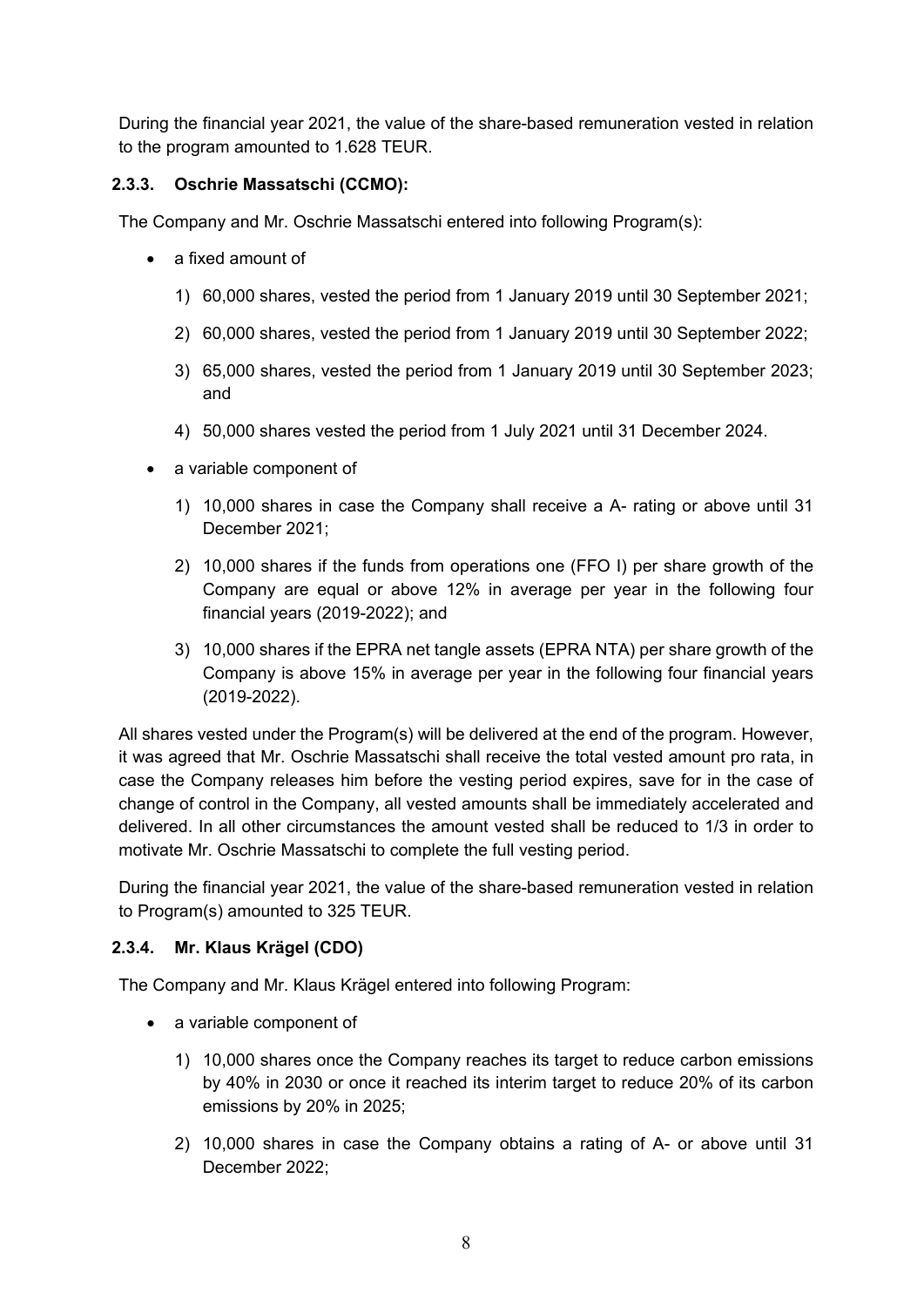- 3) 10,000 shares if the funds from operations one (FFO I) per share growth of the Company are above 12% in average per year in the following four financial years (2021-2024); and
- 4) 10,000 shares if the EPRA net tangle assets (EPRA NTA) per share growth of the Company is above 15% in average per year in the following four financial years (2021-2024).

All shares vested under the Program(s) will be delivered at the end of the program. However, it was agreed that Mr. Klaus Krägel shall receive the total vested amount pro rata, in case the Company releases him before the vesting period expires, save for in the case of change of control in the Company, all vested amounts shall be immediately accelerated and delivered. In all other circumstances the amount vested shall be reduced to 1/3 in order to motivate Mr. Klaus Krägel to complete the full vesting period.

During the financial year 2021, the value of the share-based remuneration vested in relation to the program amounted to 0 TEUR.

# **2.3.5. Mr. Frank Roseen (Executive Director)**

The Company and Mr. Frank Roseen entered into following Program(s):

- a fixed amount of 100,000 shares vested proportionally for the period since 1 January 2018 until 31 December 2021; and
- a variable component of
	- 1) 10,000 shares in case the Company shall receive a A- rating or above until 31 December 2021;
	- 2) 10,000 shares if the funds from operations one (FFO I) per share growth of the Company are equal or above 12% in average per year in the following four financial years (2018-2021); and
	- 3) 10,000 shares if the EPRA net tangle assets (EPRA NTA) per share growth of the Company is above 15% in average per year in the following four financial years (2018-2021).

All shares vested under the Program(s) will be delivered at the end of the program. However, it was agreed that Mr. Frank Roseen shall receive the total vested amount pro rata, in case the Company releases him before the vesting period expires, save for in the case of change of control in the Company, all vested amounts shall be immediately accelerated and delivered. In all other circumstances the amount vested shall be reduced to 1/3 in order to motivate Mr. Frank Roseen to complete the full vesting period.

During the financial year 2021, the value of the share-based remuneration vested in relation to Program(s) amounted to 200 TEUR.

# **2.3.6. Mrs. Jelena Afxentiou (Executive Director)**

The Company and Mrs. Jelena Afxentiou entered entered into following Program(s):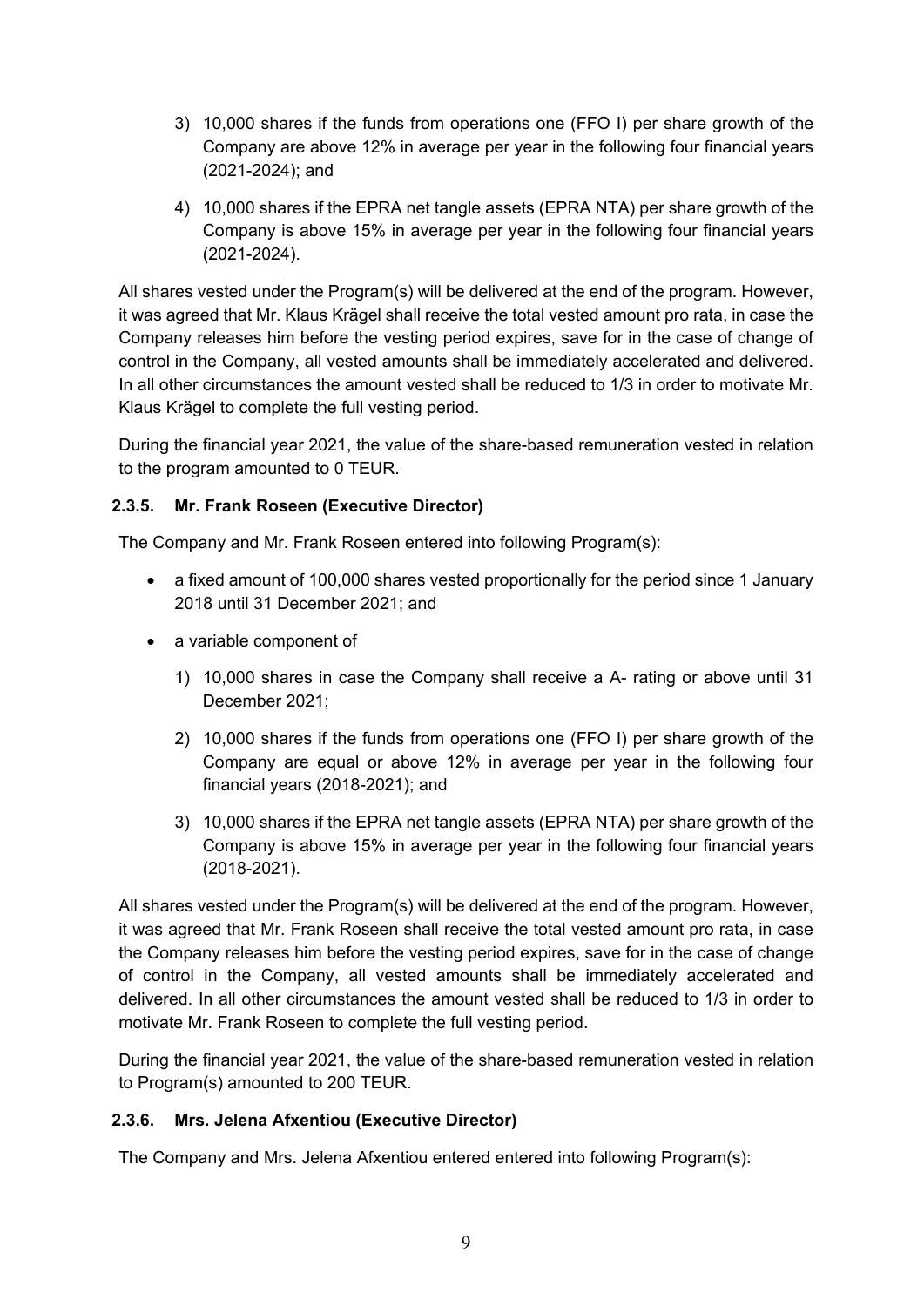- a fixed amount of 75,000 shares vested proportionally for the period since 1 January 2019 until 31 December 2022; and
- a variable component of
	- 1) additional 10,000 shares in case the Company shall receive a A- rating or above until 31 December 2021;
	- 2) additional 10,000 shares if the funds from operations one (FFO I) per share growth of the Company are equal or above 12% in average per year in the following four financial years (2019-2022); and
	- 3) additional 10,000 shares if the EPRA net tangle assets (EPRA NTA) per share growth of the Company is above 15% in average per year in the following four financial years (2019-2022).

All shares vested under the Program(s) will be delivered at the end of the program. However, it was agreed that Mrs. Elena Afxentiou shall receive the total vested amount pro rata, in case the Company releases her before the vesting period expires, save for in the case of change of control in the Company, all vested amount shall be immediately accelerated and delivered. In all other circumstances the amount vested shall be reduced to 1/3 in order to motivate Mrs. Jelena Afxentiou to complete the full vesting period.

During the financial year 2021, the value of the share-based remuneration vested in relation to Program(s) amounted to 135 TEUR.

# **3. Compliance with the Remuneration Policy**

The Company's remuneration is presented to the AGM of the Company on 29 June 2022 and therefore is subject to an advisory non-binding vote of its shareholders. As mentioned in the Report earlier on, the Company has revised the Policy presented for vote by the AGM in light of and following last year's vote. Such new remuneration policy is applicable as of the financial year 2022. Therefore, the Company will report on its compliance with, or in case applicable, any derogations and deviations from its new remuneration policy and from the procedure for its implementation with the then applicable remuneration in its remuneration report for the financial year 2022.

In this context, the Company makes reference to the transitional regime as set out in the draft guidelines on the standardised presentation of the remuneration report under the Directive, as communicated by the Commission of the EU.

With regard to the remuneration paid during the financial year 2021, the principles of fixed remuneration and variable remuneration have been reviewed and recommended by the Remuneration Committee.

# **4. Comparative Information of Remuneration**

A comparison with the previous financial years will be provided in the Company's future reports concerning the following financials years. Due to the new implementation of the Directive, the Company was so far only required to report on the specific reporting parameters set out in the Directive concerning the remuneration of its directors. Therefore, the Company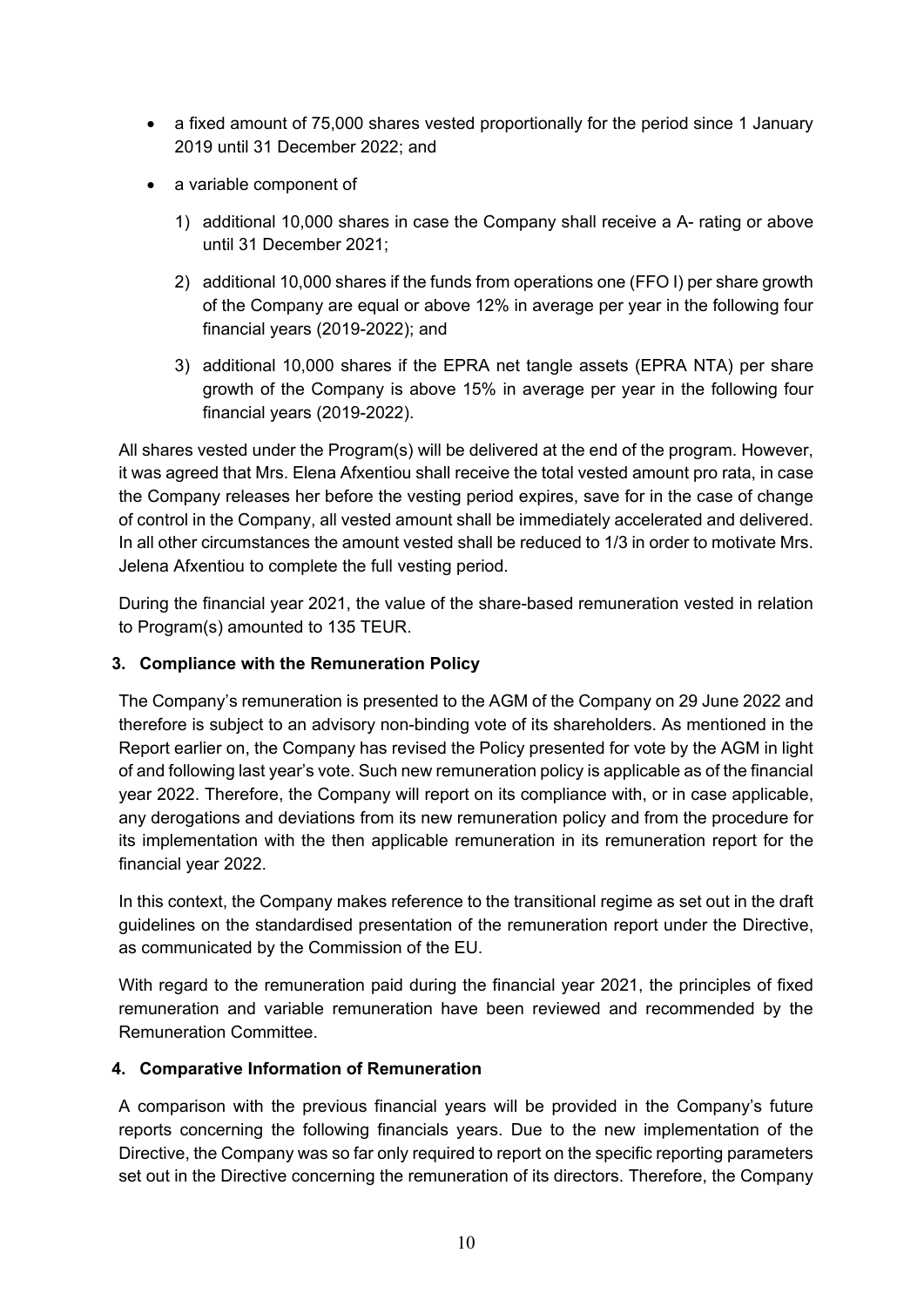started to provide its comparative information of remuneration with remuneration report for the financial year 2020, comparing to financial year 2019. Hereinafter, year by year, the Company will fulfil the required comparison of that least five most recent financial years. This year the Company provided therefore its comparative information of remuneration report for the financial year 2021, comparing to financial year 2020 and 2019.

In this context, the Company makes reference to the transitional regime as set out in the draft guidelines on the standardised presentation of the remuneration report under the Directive, as communicated by the Commission of the EU.

With regard to the remuneration paid during the financial year 2021, the principles of fixed remuneration and variable remuneration have been reviewed and recommended by the Company's remuneration committee.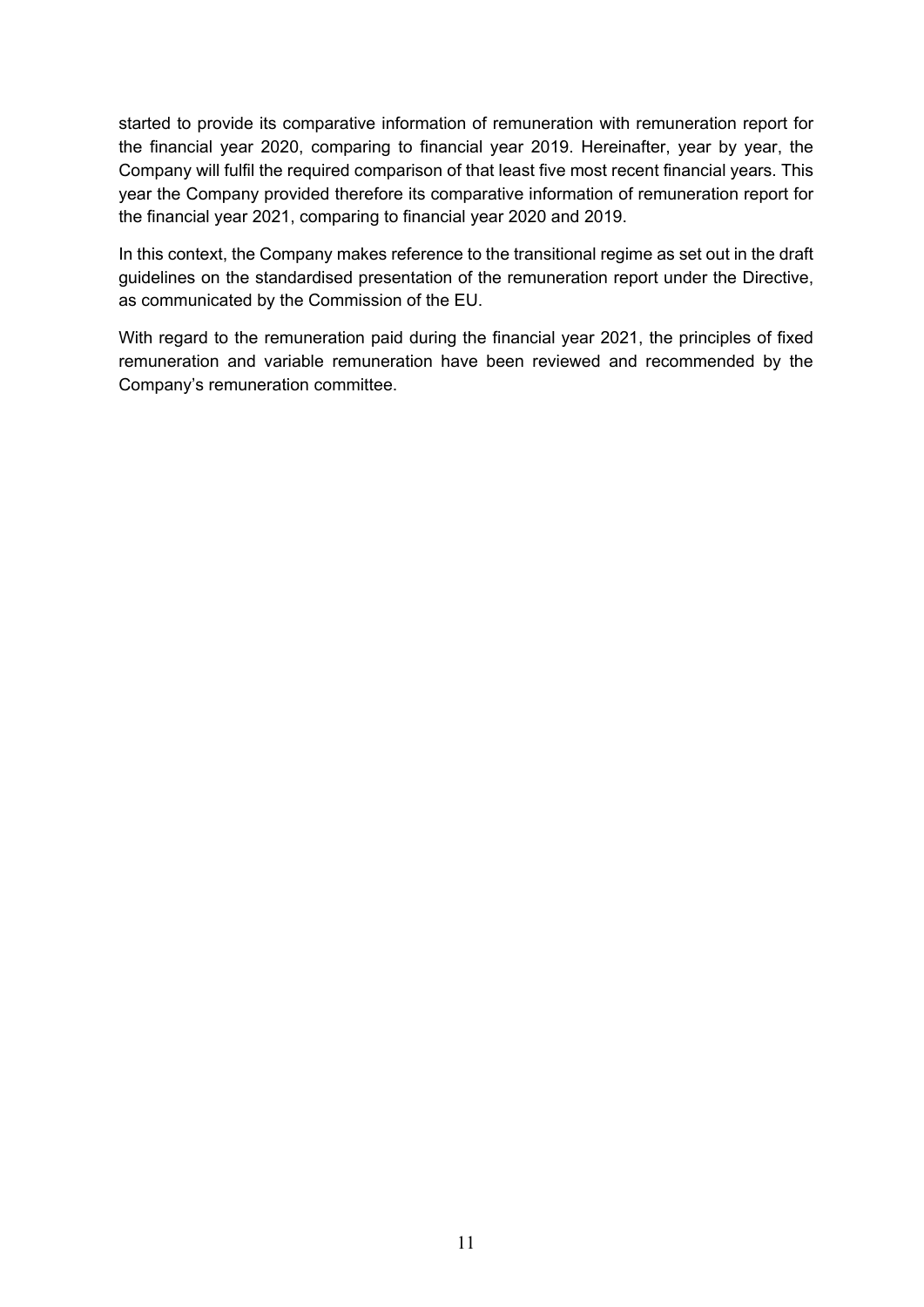A comparison report is presented below of the remuneration of the principals for financial years 2021 to 2020 and 2019 in TEUR.

| <b>Management</b>                             | <b>Barak</b><br><b>Bar Hen</b><br>CO-CEO & COO |       | Eyal<br><b>Ben David</b><br>CFO |       |      | <b>Klaus</b><br><b>Krägel</b><br><b>CDO</b> |      |                   | <b>Oschrie</b><br><b>Massatschi</b><br><b>CCMO</b> |      |       |      |
|-----------------------------------------------|------------------------------------------------|-------|---------------------------------|-------|------|---------------------------------------------|------|-------------------|----------------------------------------------------|------|-------|------|
| Years:                                        | 2021                                           | 20201 | 2019                            | 2021  | 2020 | 2019                                        | 2021 | 2020 <sup>2</sup> | 2019                                               | 2021 | 20203 | 2019 |
| <b>Annual Base</b><br>Remuneration            | 500                                            | 83    | N/A                             | 400   | 204  | 262                                         | 420  | 72                | N/A                                                | 292  | 100   | N/A  |
| Allowance                                     | 85                                             | 13    | N/A                             | 19    | 70   | 4                                           | 12   |                   | N/A                                                | 44   |       | N/A  |
| Share Incentive<br><b>Plan Dated</b><br>Value |                                                |       | N/A                             | 1.628 | 306  | 401                                         | ۰    |                   | N/A                                                | 325  | -     | N/A  |
| Total                                         | 585                                            | 96    | N/A                             | 2.047 | 580  | 667                                         | 432  | 72                | N/A                                                | 661  | 107   | N/A  |

| <b>Executive Directors</b>          |      | <b>Frank</b><br><b>Roseen</b><br><b>Director</b> |      |      | Jelena<br><b>Afxentiou</b><br><b>Director</b> |      | <b>Oschrie</b><br><b>Massatschi</b><br>Director |                   |      |  |
|-------------------------------------|------|--------------------------------------------------|------|------|-----------------------------------------------|------|-------------------------------------------------|-------------------|------|--|
| Years:                              | 2021 | 2020                                             | 2019 | 2021 | 2020                                          | 2019 | 2021                                            | 2020 <sup>4</sup> | 2019 |  |
| <b>Annual Base</b><br>Remuneration  | 360  | 308                                              | 291  | 240  | 181                                           | 188  | N/A                                             | 167               | 250  |  |
| Allowance                           | 17   |                                                  |      | 32   |                                               | ۰    | N/A                                             | 14                | 14   |  |
| Share Incentive Plan<br>Dated Value | 200  | 200                                              | 200  | 135  | 226                                           | 135  | N/A                                             | 325               | 325  |  |
| Total                               | 577  | 508                                              | 491  | 407  | 407                                           | 323  | N/A                                             | 506               | 589  |  |

<sup>&</sup>lt;sup>1</sup> Mr. Barak Bar-Hen began to serve as CO-CEO and COO on 1 November 2020.<br><sup>2</sup> Mr. Klaus Krägel began to serve as CDO from 1 November 2020.

<sup>&</sup>lt;sup>3</sup> This amount reflects compensation for Mr. Oschrie Massatschi' s position as CCMO – commencing on 25 August 2020.<br><sup>4</sup> This amount reflects compensation for Mr. Oschrie Massatschi' s position as Executive Director until